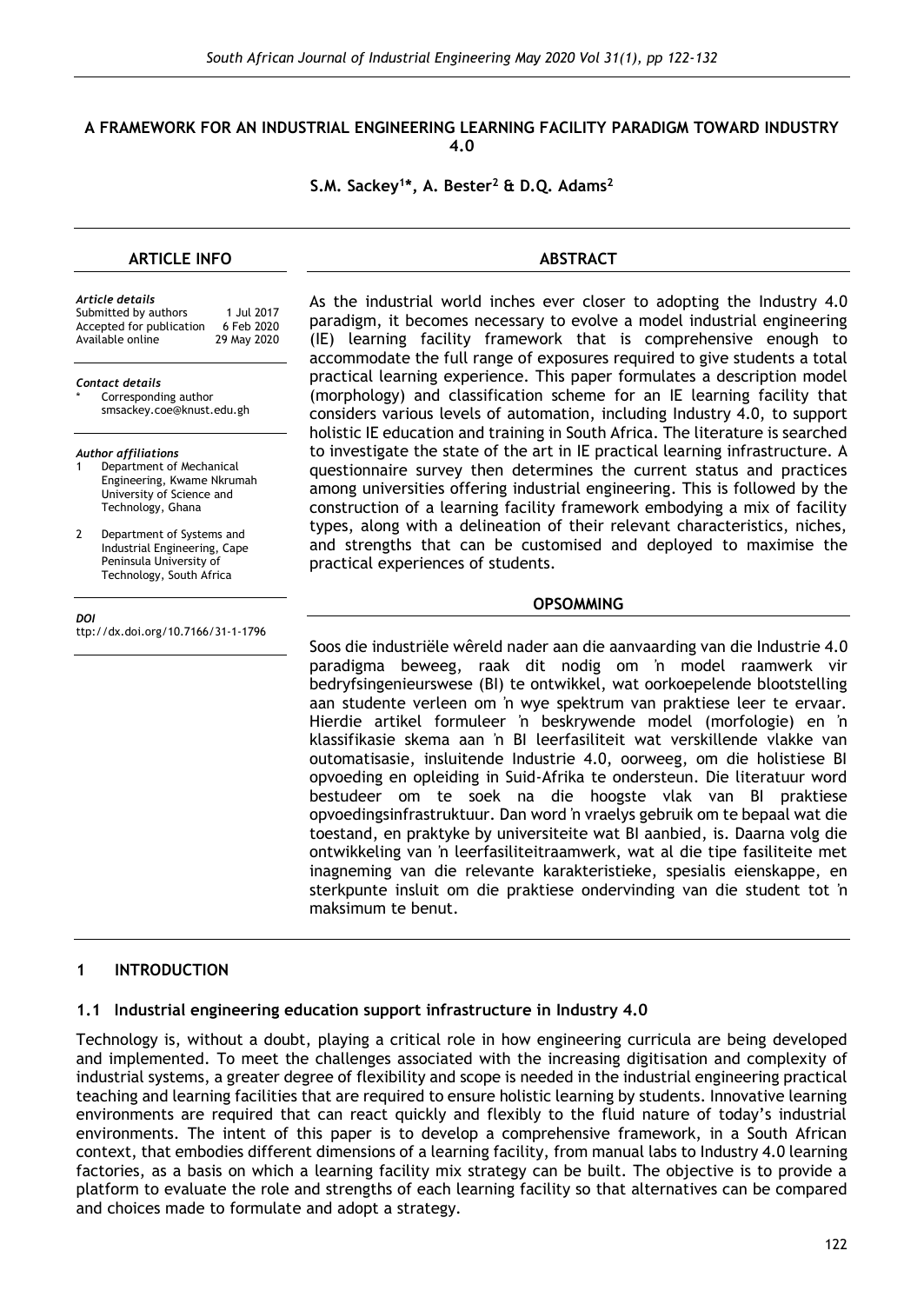A 'learning facility' is any infrastructural environment or setting such as a laboratory, physical or virtual; a learning factory, physical or virtual; or a real factory — that is, a setting other than a place for purely theoretical classroom instruction, where students spend time using the facility to study, learn under (or without) guidance, or investigate a concept.

Industry 4.0 is a collective term for technologies and concepts of a value chain organisation that draws together cyber-physical systems, the Internet of Things, and the Internet of Services [1, 2]. In Industry 4.0, cyber-physical systems made up of connected systems of software, sensors, machines, workpieces, and communication technologies monitor physical processes, create a virtual copy of the physical world, and make decentralised decisions. This is all done while communicating with each another, with humans, and with centralised controllers in real time as products travel through the production system [3, 4, 5, 6].

The very nature of Industry 4.0, and the relatively slow pace of South African industry in responding to new world trends and paradigms, means the journey to full-blown Industry 4.0 could be long. This calls for a 'road map' framework embodying, at any time, a balanced mix of progressively upgradable and practically oriented facilities geared toward Industry 4.0 or some other similar ideal. The level of interdisciplinary training required today demands an ideal format for meeting these needs, necessitating teaching and learning approaches that take account of the complexity of real-world manufacturing systems to evolve realistic learning environments that bring student experiences closer to real practice [7]. The fast pace of technological change, and the resource challenges it imposes, also mean that flexible facilities are needed that can accommodate a wider variety of scenarios for longer periods of time. Motivations for this study thus include the following:

- 1. As the cost of creating new specialised labs to match the ever-changing industrial (digital) environment becomes prohibitive, a need arises to develop a strategy that assures efficiency in the use of scarce resources.
- 2. As the functions and research areas of IE expand beyond traditional boundaries, it becomes paramount to strategise the efficient use of resources.
- 3. The misgivings of some institutions (due to cost constraints) to take up new concepts and technologies such as Industry 4.0 learning systems [8] mean that a full case must be made in outlining the place and benefits of each component in the full complement of facilities needed in the learning support infrastructure.
- 4. The ever-growing complement of required facilities means that guidance is needed in formulating a selection strategy to suit needs, and in defining a viable path toward Industry 4.0. While this may not be a serious problem for well-endowed institutions, it is serious for those that do not have the means to acquire every state-of-the-art facility quickly.
- 5. Frustration caused by rapid technological change, which tends to render new facilities outdated far sooner than expected, may have played a role in some institutions losing interest in maintaining their physical facilities.

Since Industry 4.0, and by extension the Industry 4.0 learning factory concept, is in its seminal stages of development, it is essential to define clearly the structure and methodology of a framework strategy to guide the path, rapid or slow, to its implementation in IE departments. However, there is little or nothing in the literature about a comprehensive morphology of practical learning infrastructure that undergirds theoretical instruction in a holistic way. To address this gap, this work proposes a unified framework as the basis for a generic learning facility strategy to support IE education. Clearly its promise lies in its potential to advance knowledge about the place and growing importance of learning facilities in IE education, and of the paths and factors to be considered when choosing between learning facility options.

# **1.2 Overall research approach**

The steps taken in executing this work include a literature review, data collection via a questionnaire from universities offering industrial engineering, an analysis, and the conceptual modelling of the IE facility framework. This approach promises to be effective in evolving a framework that is comprehensive enough to address a wide range of scenarios.

In the next section, the approach and rationale for the study are detailed, followed in Section 3 by a review of the relevant literature. Section 4 focuses on the conceptual design of the learning facility framework and the presentation of the survey results, while Section 5 discusses the model and other results and findings from the study. Section 6 closes the study with an elaboration on the conclusions drawn, and hints at the future direction of research towards an even more fully integrated and holistic IE education.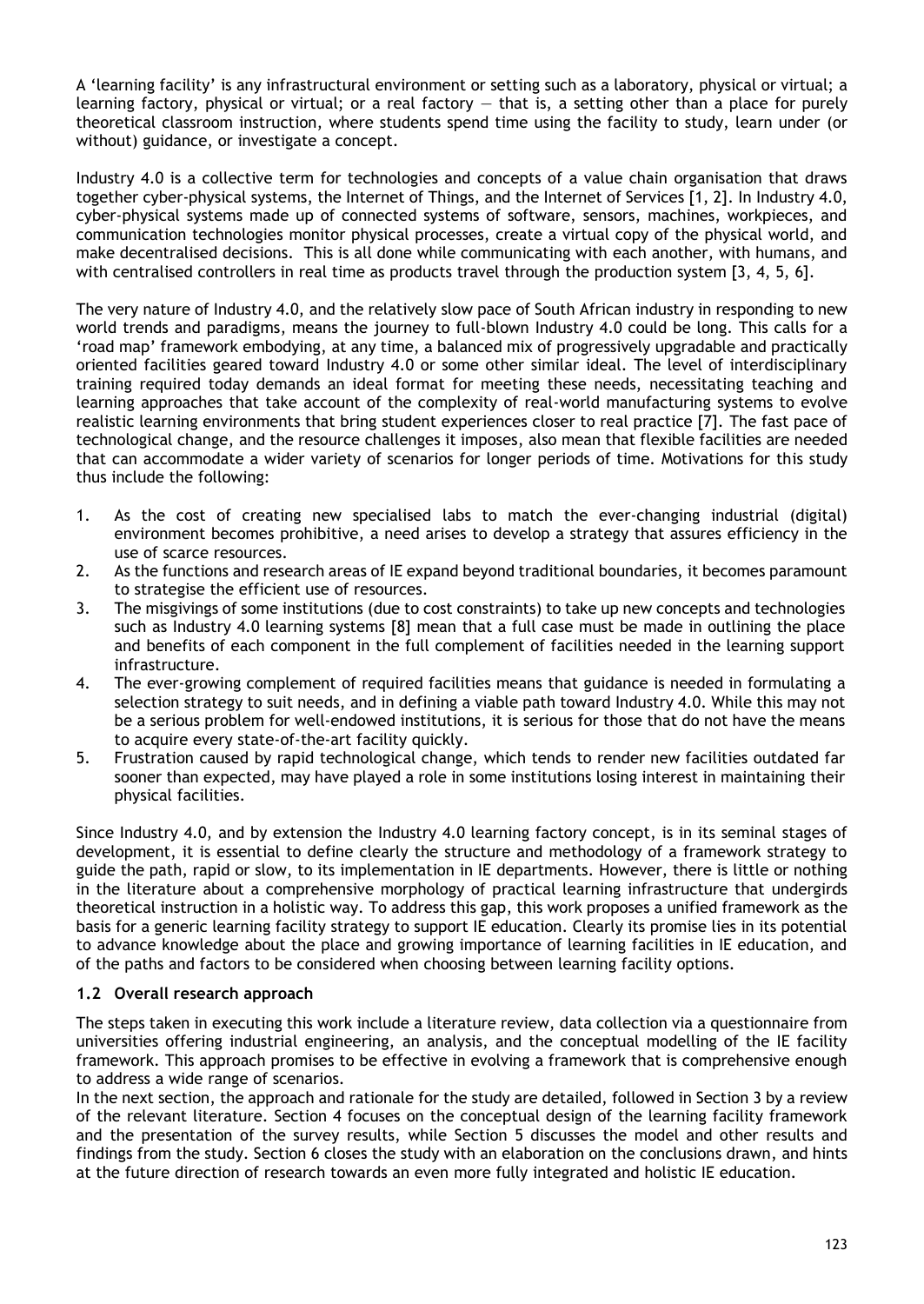### **2 RESEARCH METHODOLOGY**

### **2.1 Aim, scope, and research questions**

The aim of the study was to evolve a framework for an industrial engineering practical learning infrastructure that embodies various levels of facility automation, up to and including Industry 4.0 systems. This is done first by identifying the role, potential contributions, and strengths of each component facility in the total space.

# **2.2 Design of the research**

The research methodology was to review the literature and conduct a survey by sending out questionnaires to all the universities that offer industrial engineering in South Africa, focusing on their existing infrastructure. The literature search involved determining the state of the art in IE practical learning requirements in relation to IE learning support infrastructure. The literature on IE physical and virtual learning factories was reviewed. From these data, a learning facility morphology framework was designed, tested, and validated.

The initial research questions that guided the literature search included the following:

- 1. What kind and mix of industrial engineering education learning facilities are required to give students holistic practical instruction?
- 2. How will the emerging dimensions of IE in Industry 4.0 and relevant changes on the industrial shop floor influence or inform the design of a strategy for choosing a learning facility mix?
- 3. What key aspects of IE knowledge are best taught or demonstrated with support from which infrastructure type? And with what justification?

The outcome of the literature search was a set of pointers indicative of the dimensions of a learning facility infrastructure that is suited to industrial engineering education. These then formed the basis of a survey of IE programmes to determine what fundamental practical learning facilities each institution already had in place.

# **2.3 Search and data gathering strategies**

In the data-gathering process, relevant sources and key words were first identified. These included journals, conference proceedings, technical reports, articles from trade journals, and lab equipment company websites. Phrases and keywords that could be relevant to engineering education labs and learning factories and their potential impacts on IE instruction were employed in the search - for example, *industrial engineering lab*, *virtual lab*, and *learning factory*. The word *lab* was sometimes combined with *industrial engineering*, *learning factory*, *smart factory,* and *virtual* in the search. The search also included a significant number of non-journal internet sources. In the next and last phase of the data collection process, a questionnaire was administered to relevant universities to determine their current status, practices, and future plans relating to the practical aspects of IE learning support infrastructure. The developed questionnaire, based on findings from the literature, was distributed to all ten industrial engineering programmes in South African universities, both traditional and technical. It sought to gather information about the level of practical learning infrastructure development and any relevant actions being taken in IE departments with regard to emerging trends. The response rate was 90 per cent. Data was mostly collected online, but also by telephone. The questions for this secondary data collection exercise included:

- 1. Does your IE department have a production systems (PS) lab?
- 2. If yes, is it modular, flexible, or reconfigurable, or fixed in structure?
- 3. If no, what are your alternatives or reasons?

Questions covering current and future learning factory deployment in IE programmes in South Africa have already been dealt with in a previous study [8].

Responses to the questions above helped to form an overall picture of the status and future plans relating to learning facilities, and to model a generic learning facility framework.

### **2.4 Results, analysis, modelling, and presentation of concepts**

The data gathered were analysed to identify trends, patterns, and features of practical instruction infrastructure in the world and, among South African universities in particular, about the development of such facilities. Analysis of the data focused on the practical demonstration of core IE functions and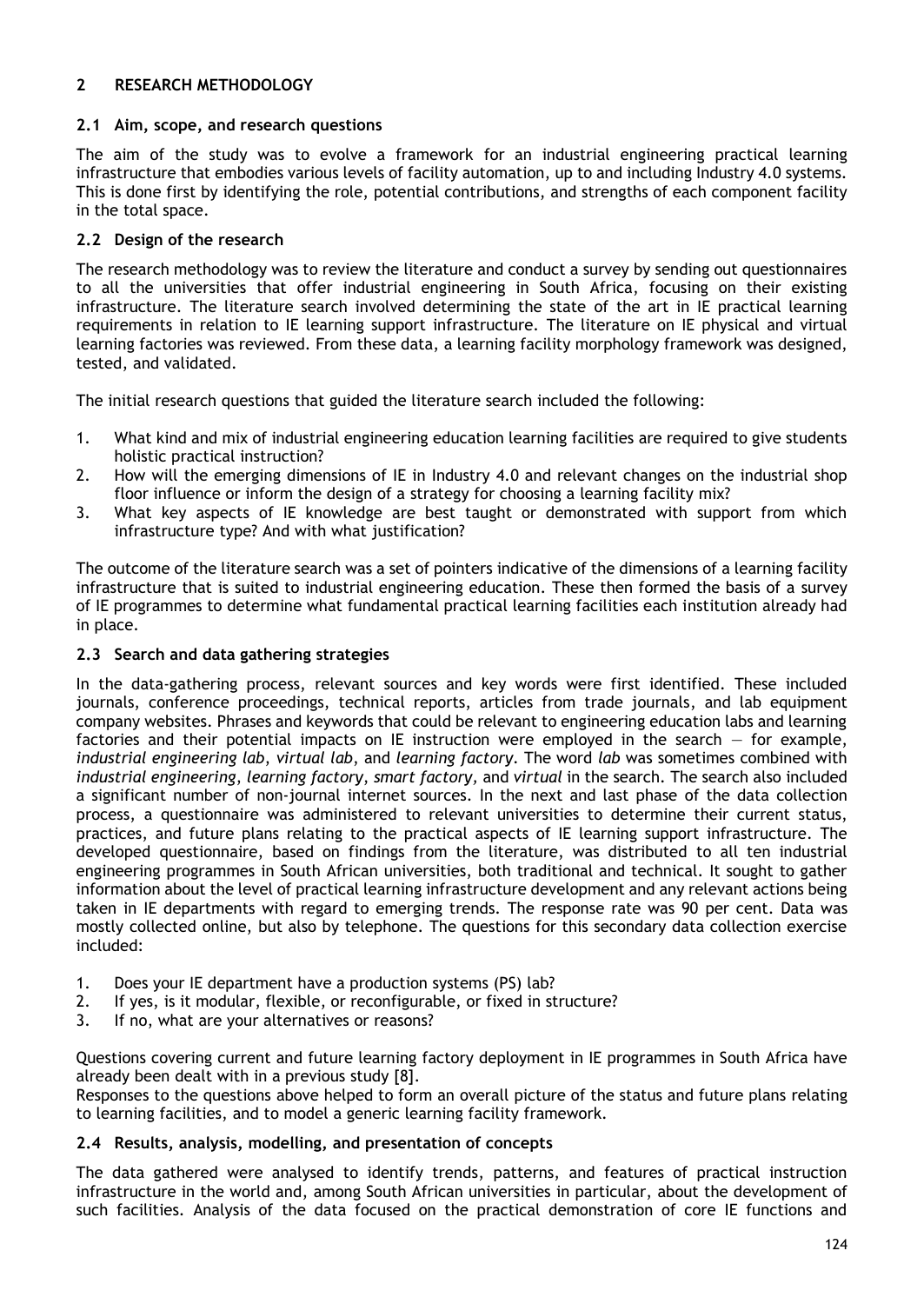concepts, and on the use of learning facilities to model, mimic, and optimise industrial systems for student education and training. Last, the framework and its parameters were conceptualised and analysed.

# **3 LITERATURE REVIEW**

Recent research [7] [10] has shown that the ever-increasing complexity of industrial systems makes interdisciplinary courses necessary if students are to integrate information technology (IT) and industrial engineering into new formats for teaching and learning, which include a wide range of practical teaching and learning support systems such as factories of learning [6]. Schuster, Groß, Vossen, Richert and Jeschke [7] have highlighted the enormous losses usually associated with transferring externally learned content to the requirements of the workplace.

Few previous works in the literature address IE learning facilities in a holistic way. However the literature on emerging paradigms such as Industry 4.0 learning factories is steadily building up. Aside from a manual production system laboratory and its focus on building the specific capabilities required in low-automation environments, IE learning facility models found in the literature include: (i) a smart, automated, flexible, physical production systems laboratory, (ii) an Industry 4.0 physical learning factory [10], (iii) an Industry 4.0 virtual learning factory [11], (iv) a virtual laboratory, and (v) a computing laboratory. An increasing rate of adopting information and communication technology (ICT) to support engineering education with an associated tendency to make teaching and learning more virtual has also been observed. Schuster *et al.* [10], in supporting this trend, argue that, since today's students are going to be working in Industry 4.0 contexts, it is important to immerse them in virtual learning environments (VLEs) for experience. The objective is to introduce students to experimentation, problem-solving, data-gathering, and scientific interpretation early in their programmes.

But while well-endowed institutions may find it affordable to create as many specialised lab units as they desire, for those who do not have the means to acquire comprehensive state-of-the-art facilities quickly, the growing complement of required practical-oriented learning facilities means that guidelines are needed on how to formulate a selection strategy to suit needs while defining a viable path toward Industry 4.0.

For example, at Perdue University in the USA, the IE department owns more than 12 separate labs [12]. Another is Iowa State University, also in the USA, where the Industrial and Manufacturing Systems Engineering Department owns 13 separate teaching laboratory facilities [13]: an operation research and production systems lab, an industrial design lab, a computing lab, metrology, a machining processes lab, a metal casting lab, a cognitive and physiological engineering lab, an adaptive cognitive systems lab, an industrial assessments centre, an interdisciplinary manufacturing engineering and design lab, an industrial automation lab, a welding and robotics lab, and a rapid manufacturing and prototyping lab. The industrial design unit provides senior students with the opportunity to practice comprehensive engineering and communication skills while simultaneously honing their effectiveness skills through the development and completion of an industrial design project supplied by companies. The metrology unit contains a variety of advanced measuring and fixturing systems, including coordinate measuring machines, digital capture systems, a digital surface profilometer for measuring surface roughness, manual measuring tools, and modular fixturing systems. And the rapid manufacturing and prototyping unit, which has various rapid prototyping, reverse engineering, and computer-controlled manufacturing processes — including fused deposition — can be absorbed into a production systems lab or learning factory structure.

The IE Department at Texas Tech in the USA, for its part, maintains three separate labs in the area of ergonomics teaching and research — a general ergonomics lab, a biomechanics lab, and a work physiology lab – in addition to a computing facility: a human factors interfaces simulation lab [14].

In South Africa, recent studies on Industry 4.0 learning factories [8] [9] have revealed the preferences and future plans of IE departments for this kind of learning facility.

But are niche labs necessarily a good idea? And how many of these, and other types, and in what form, are needed to cater at least to undergraduate and diploma student teaching and learning needs in a holistic manner? For the not-so-well-endowed, the need is to develop a strategy that ensures an efficient use of scarce physical resources, while ensuring minimal abstraction [10] in these practical learning facilities. The purpose of this study is to evolve a framework of an industrial engineering practical learning infrastructure that reflects various levels of facility automation up to Industry 4.0, as a basis for optimising the use of resources through inbuilt flexibility in a regime that supports comprehensive instruction.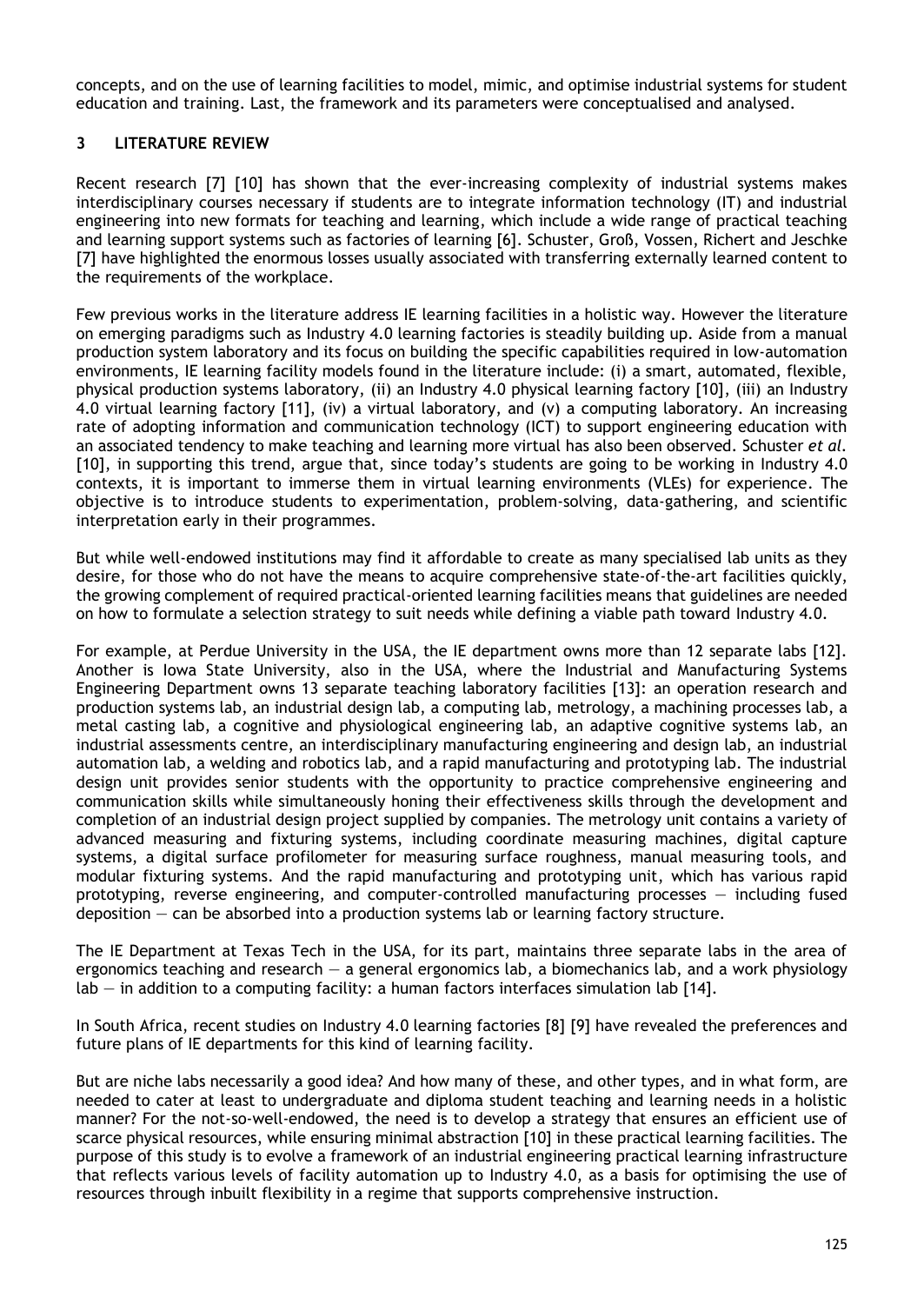# **4 RESULTS, ANALYSIS, AND IE LEARNING FACILITY FRAMEWORK CONCEPTUALISATION**

### **4.1 Survey results: Production systems laboratories and other physical learning facilities used**

A survey was carried out of ten South African universities to form a picture of what IE they currently offer on the subject in question. This sample took into account only those that offered IE as a discipline, and was analysed to identify trends and patterns and features of their practical instruction infrastructure, in particular in regard to the development of these kinds of facilities.

Table 1 displays information on the production systems laboratories used by IE departments in South Africa. A traditional university is designated with a number 1, 2, 3, or 4, while a technical university is denoted by *A, B, C, D, E,* or *F*, for identification purposes only, with no ranking in mind.

| IE institution,<br>identification, and<br>type | Employs a production systems laboratory? Type?                                             |  |  |
|------------------------------------------------|--------------------------------------------------------------------------------------------|--|--|
|                                                | Yes (fixed)                                                                                |  |  |
|                                                | No, focus is on systems engineering                                                        |  |  |
|                                                | No response, and no indication in online curriculum                                        |  |  |
| 4                                              | No, not any more. IE department used to have one, but it was never used. IE department now |  |  |
|                                                | uses mechanical engineering department facilities, if need be.                             |  |  |
| А                                              | Yes (under development, will be flexible, modular, and reconfigurable)                     |  |  |
| В                                              | Yes (fixed)                                                                                |  |  |
|                                                | Yes (fixed)                                                                                |  |  |
|                                                | Yes (fixed)                                                                                |  |  |
|                                                | Yes (fixed), soon to be commissioned                                                       |  |  |
|                                                | No, due to lack of funding                                                                 |  |  |

**Table 1: Production systems laboratory in IE departments of ten South African universities**

1, 2, 3, 4: Traditional universities offering BEng IE

A, B, C, D, E, F: Technical universities offering ND or Dip/BTech IE

As can be seen, the table reveals that IE programmes in traditional and in technical universities differ sharply in their deployment of physical learning facilities beyond a computing lab, which all institutions possess. In all the technical universities, industrial engineering departments are positively disposed to operating a production systems laboratory (in fact, only one institution does not have one, due to a lack of funding support). On the other hand, none of the traditional university programmes, with the notable exception of one, has a production systems laboratory; nor do they plan to operate one in the near future. Three of the six technical or comprehensive universities retain fixed, inflexible labs, while a fourth has its lab under development. This pattern of preference in the traditional universities is exactly repeated in their orientation to Industry 4.0 learning factories. That only one programme in a traditional university had created an Industry 4.0 learning factory as of December 2016, and a second had elected to implement it in virtual or software terms only, has already been reported in a previous study [8]. Three of the six technical programmes might consider creating a physical learning factory in the future.

The survey results indicate that existing facilities are typically inflexible, while many traditional universities do not appear to have any immediate plans to establish such facilities, which could serve to motivate the need locally for a framework development and selection tool. Thus the results indicate that the research purpose of evolving a flexible IE facility framework as a guide to an Industry 4.0 learning factory in light of the current situation in IE departments in South Africa is a valid one.

### **4.2 Conceptualisation of industrial engineering learning facility framework**

# *4.2.1 A morphology of industrial engineering practical learning facility*

Figure 1 displays an IE learning facility morphology tree, depicting various facility types and reflecting various levels of automation. The structure provides a general morphology framework for IE learning facility characterisation, and has been informed by the literature review above and by a curriculum study of IE programmes in South Africa. Included in the structure are virtual systems and an Industry 4.0 learning factory (LF). A learning factory is a realistic model of a production environment that aims to bring the real world into the education environment through real-life projects, while a virtual laboratory is a computerbased interactive environment for creating and conducting simulations of engineering laboratory projects on a computer [15].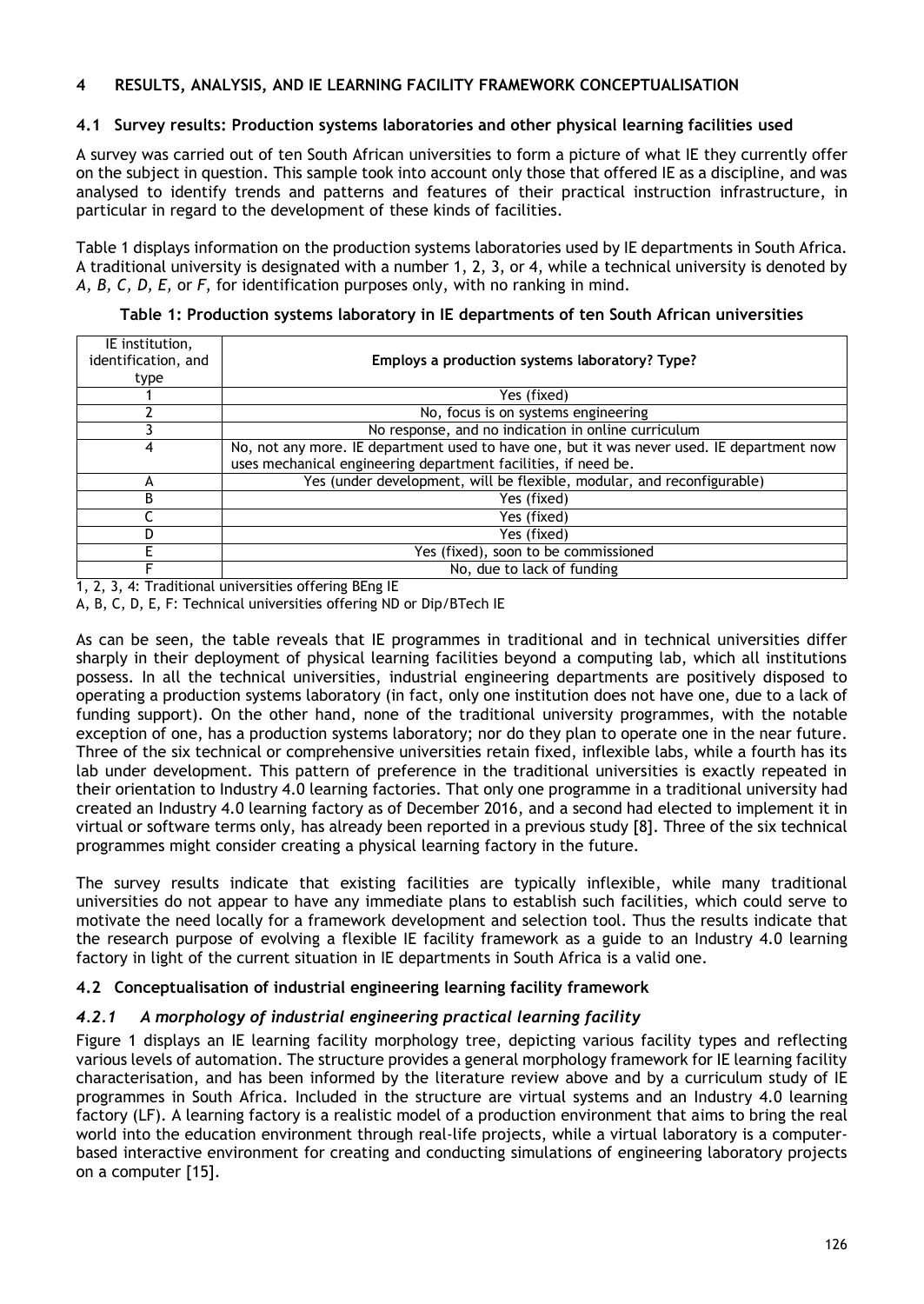Each component facility would have its own individual didactic concept as part of the overall didactic concept for the structure. These individual models are the basis of the learning facility framework conceptualisation in this section.

In the facility framework of Figure 1, seven unique facility types can be identified. The ergonomics and adaptive cognitive systems lab is only representative of a wide range of specialised physical labs. The range and content of the different physical labs considered here have come from several sources [12] [13] [14]. Experience across the full spectrum of facility types, from manual systems to highly automated Industry 4.0 settings, would be much more likely to ensure success in holistic training than sticking to only a few of them, as was the case in some institutions [14].



**Figure 1: Industrial engineering learning facility framework** 

Table 2 casts the facility tree given in Figure 1 into a morphology table that highlights rationale and purpose, learning points, strengths, and weaknesses/limitations of various elements of the structure. An elaboration of these follows next.

# **Physical production systems and logistics lab**

Within these facilities, the area of speciality included are; logistics and networks, production management, production planning and control, inventory control and management. Production systems research is performed and enhanced to focus on complex systems and networks. The purpose of manufacturing research within these labs is to to investigate the interplay between next-generation products and services. An automated version of this lab will feature robotics and would prepare students for working with basic AC/DC electrical circuits, as well as a variety of industrial sensors, bar code readers, RFID tags and readers, and Programmable Logic Controllers (PLCs). The lab equipment typically found may include RFID reader/programmer, 2D programmable bar code reader, PLCs with light sensors, a powered conveyor and pneumatic push-bars, transducer test board with over 40 different sensors and actuators, digital oscilloscope and voltmeter. Automatic storage and retrieval systems (AS/RS), sorting centre/systems, network platforms are among some of the production systems and logistics components commonly found in these labs. A major strength of these labs are that that they are able to show the demonstration of system elements connectivity.

# **Virtual production systems and logistics lab**

The evolution of technology has made virtual labs possible and attractive, so widening the possibilities for teaching, learning, and connection. Their three fundamental dimensions are interactivity, symbolic flexibility, and a vast array of available information that can be used in experiments to capture countless *what-if* scenarios.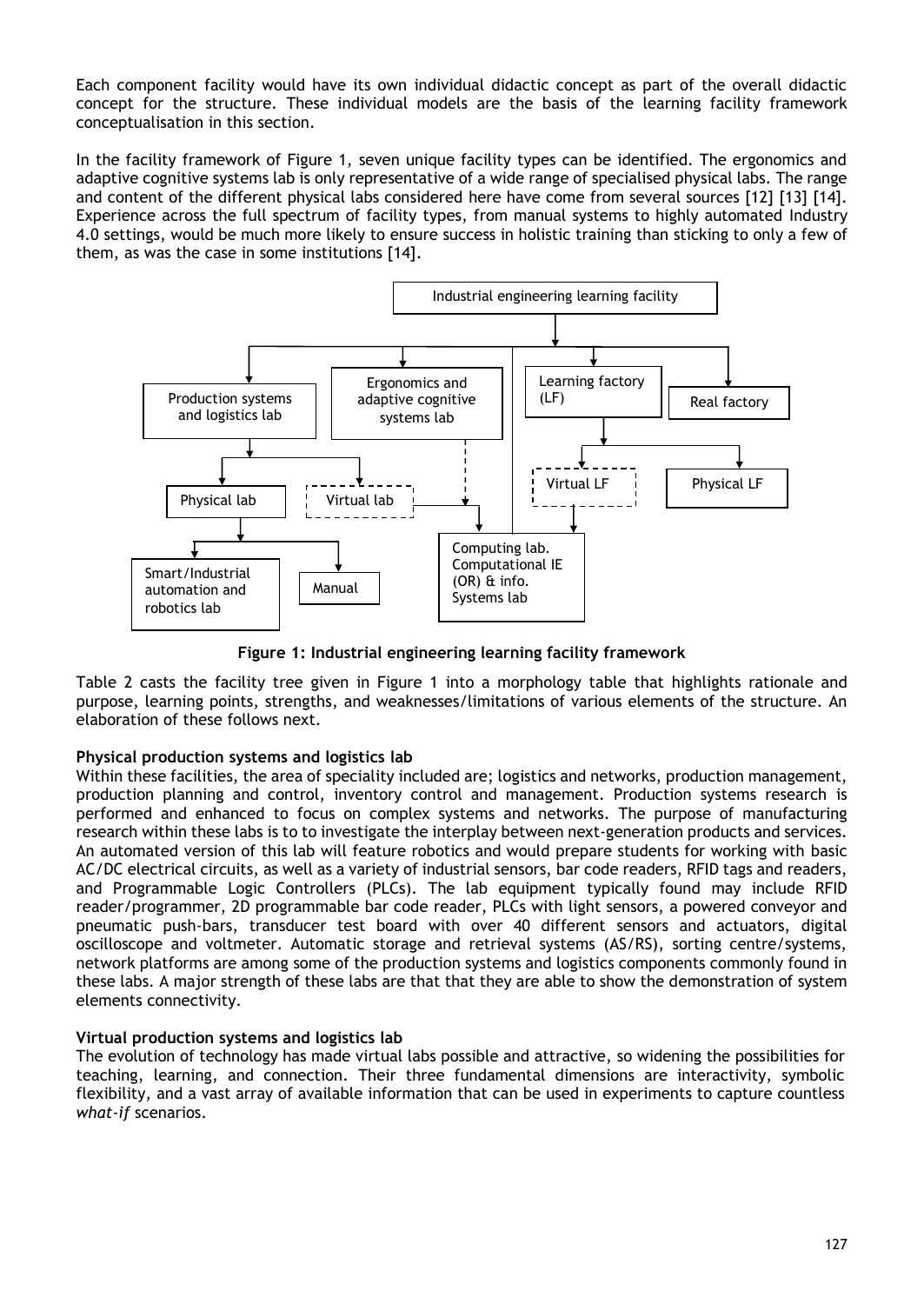### **Table 2: Purpose, characteristics, strengths, and weaknesses of various learning facilities in practical IE education**

| Aspect                               |                                             |        | Rationale / Purpose                                                                                                                           | Learning points                                                                                                                                                                                                                                                                       | Strengths / Weaknesses &                                                                                                                                                                                                                                      |
|--------------------------------------|---------------------------------------------|--------|-----------------------------------------------------------------------------------------------------------------------------------------------|---------------------------------------------------------------------------------------------------------------------------------------------------------------------------------------------------------------------------------------------------------------------------------------|---------------------------------------------------------------------------------------------------------------------------------------------------------------------------------------------------------------------------------------------------------------|
| <b>Facility type</b>                 |                                             |        |                                                                                                                                               |                                                                                                                                                                                                                                                                                       | limitations                                                                                                                                                                                                                                                   |
| Production systems and logistics lab | Physical                                    | Manual | Low automation:<br>Undeveloped<br>facilities; basic &<br>fundamental<br>concepts of IE                                                        | Human ergonomics. Manual cycle<br>times & lean systems, human work<br>study, line balancing. Production<br>planning, optimisation of manually<br>performed simple repetitive tasks,<br>traditional manual-intensive<br>statistical process control (quantity<br>required). Work study | Human flexibility. Low cost<br>Fundamental concepts of IE<br>Not up to modernity. Low on<br>Industry 4.0. Limited in scope                                                                                                                                    |
|                                      |                                             | Smart  | High automation sys.<br>Modernity infused<br>Mimicking Industry<br>4.0 concepts short of<br>LF                                                | <b>Automation basics</b><br>Human-robot collaboration Data<br>com., sensors<br>Computational IE<br>Mechatronics                                                                                                                                                                       | May incorporate some Industry<br>4.0 concepts.<br>The facility will have<br>computational capabilities<br>Obsolescence of system<br>components                                                                                                                |
|                                      | Virtual                                     |        | Cost effectiveness,<br>flexibility motive,<br>wide range of<br>subjects                                                                       | Computer-based<br>Interactive learning.<br>Collaborative platforms.<br>Simulations/lab projects<br>Computational IE                                                                                                                                                                   | Cost effective.<br>High flexibility and range<br>Limitless scenario possibilities<br>Lacks real-touch                                                                                                                                                         |
|                                      | and adaptive<br>cognition lab<br>Ergonomics |        | A real setting for<br>human-based<br>experiments/<br>measurements and<br>human-machine<br>interactions                                        | Human ergonomics, Anthropometry,<br>Work study, Adaptive automation<br>and interfaces, interactive learning<br>environments, and decision support<br>systems                                                                                                                          | Novel concepts in human-robot<br>interaction can be investigated<br>Possible space<br>constraints/limitations                                                                                                                                                 |
|                                      | Comput-<br>ing lab                          |        | Required as<br>minimum<br>Central computing<br>Reserve computing                                                                              | Computational IE.<br>Computer-based<br>experiments.                                                                                                                                                                                                                                   | Lacks real-touch                                                                                                                                                                                                                                              |
|                                      | Physical                                    |        | Brings real world<br>into education<br>environment.<br>Practical hands-on<br>exposure                                                         | Practical demonstration of<br>real-life projects<br>Real-time functions<br>Big data analytics<br>Human/machine interfaces<br>Digital to physical transfers                                                                                                                            | Close to real-life setting for<br>demonstration of real-life<br>projects.<br>Practical hands-on experience.<br>Retains systems research<br>potential.<br>Initial cost may be high<br>Finding industry partners may<br>be tough. Lacks full company<br>culture |
| ning factory<br>Jeai                 | rtual<br>⋝                                  |        | Early introduction of<br>students to<br>concepts.<br>Possesses service<br>orientation.                                                        | Expanded scope of experiments<br>Wider range of subjects learnt                                                                                                                                                                                                                       | Cost-effective in long term.<br>High flexibility and range of<br>design problems.<br>May lack real-touch                                                                                                                                                      |
| Real factory                         |                                             |        | Impartation of real<br>life experiences.<br>Blending theory with<br>practice. Exposure<br>to world of work &<br>its organisational<br>culture | What is learnt is dependent on<br>particular firm in question                                                                                                                                                                                                                         | No substitute<br>Best opportunity to prepare<br>students to face real life<br>Little control over what is<br>learnt. Not designed with<br>student learning in mind. May<br>not teach some key concepts.<br>Student may not fit in.                            |

# **Ergonomics and adaptive cognitive systems and human performance lab**

These facilities mentioned in the morphology are for performing ergonomics investigations, design of joint human-technology collaborative systems in complex domains that adapt to the user, the environment, and the current situation. They facilitate a deeper understanding of the decision-making process. These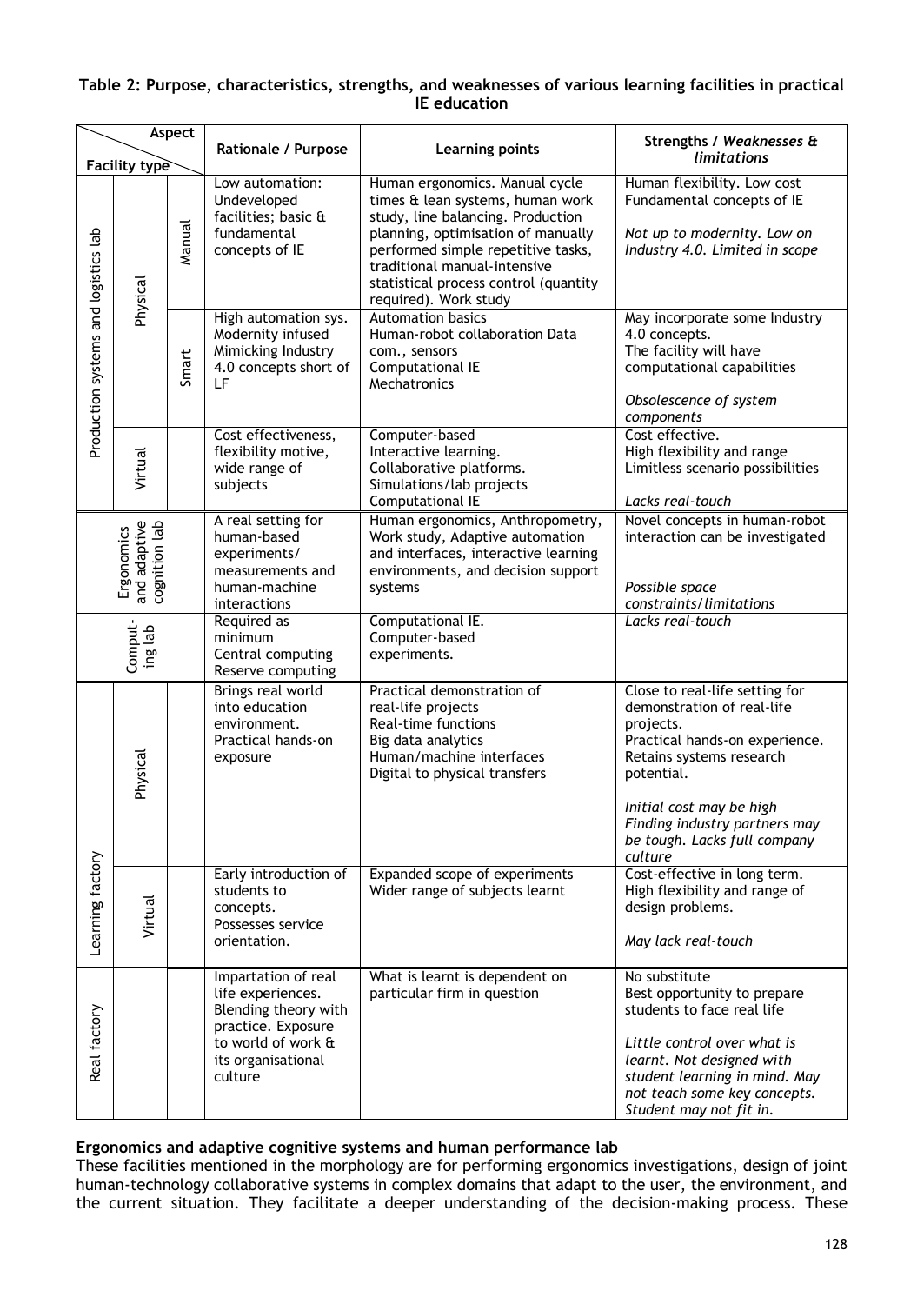performance labs provide novel human/machine interfaces. The focus here is aimed at human error, reliability and system safety as well as performance assessment (reaction time, performance time, learning time etc.). In the facility tree, this lab is only representative of a wide variety of physically specialised labs (refer to Section 3 above), most of which can also be implemented in the virtual mode, as shown in Figure 1.

Entities such as a metrology unit, a rapid manufacturing and prototyping unit, and an industrial design unit (as at the Iowa state University, for example) can be absorbed into either the production systems and logistics lab or the learning factory structure; in this case, it is the latter.

# **Computing lab**

In normal circumstances this computing facility would be the barest minimum for any IE department. The objective is to provide students with the appropriate equipment and software to develop analytical tools, algorithms, and heuristics that can advance their knowledge on the design and management of systems. The lab would contain relevant software with full internet connectivity. This lab could be distributed among the other physical facilities as needed, but there is always merit in maintaining it as a central facility. It would contain specialised mathematical and optimisation software, and make provision for operations research methodologies, production systems computing that encompasses optimisation, simulation, stochastic processes, and practical aspects of production planning, scheduling, inventory control, supply chains, and sustainable production systems.

### **Industry 4.0 physical learning factory (a relatively new capability)**

A learning factory provides an industry-oriented education and training platform for students by attempting to show the links between theory and practice in a close-to-reality setting. It can be designed to demonstrate a wide collection of Industry 4.0 systems concepts, and could provide a platform for effective research collaboration with various industries. The LF could house industrial design, metrology, and rapid manufacturing and prototyping units that are equipped with the facilities that would provide senior students with the opportunity to practise comprehensive engineering, while honing their skills through developing and completing an industrial design project supplied by companies.

### **Virtual learning factory**

A virtual learning factory offers the advantages of scalability, location-independence, and a wider scope of the problems addressed. As with a virtual production systems and logistics lab**,** the possibilities for learning and connection are greater, and the fundamental dimensions of interactivity, symbolic flexibility, and the vast array of available information for limitless *what-if* scenarios do still apply. Remote learning scenarios such as factory-to-classroom settings are also possible.

# **Real factory**

This offers real-world industrial engineering practice, and provides opportunity for work-integrated learning. The arrangement is very well-developed in the National Diploma and Diploma Programmes in South Africa, but it must begin to anticipate Industry 4.0 concepts.

# *4.2.2 Philosophy and broad design principles of IE learning facility morphology*

The cardinal design principle is that any adopted scheme must retain an inbuilt flexibility of structure [16] [1] to support practical learning experiences. These experiences cover a wide range of IE subjects and various levels of automation that are customised to suit the various levels of an IE qualification in both the traditional and technology tracks so that students can be given a broad and deep exposure to a wide range of traditional and contemporary IE concepts.

For any facility mix selection, relating especially to those in the lower-automation range, design principles promoting the flexibility of entities and systems for a physical production systems and logistics lab may include:

- 1. Work station disconnectibility (decoupling communication between workstations and the IT system in signal/message transmission as well as in physical connection terms)
- 2. Work station physical mobility [16]
- 3. Work station and system re-configurability and adjustability
- 4. Machine/process re-programmability
- 5. Line expandability (or extendibility), where work stations or units can be flexibly added to the production/assembly line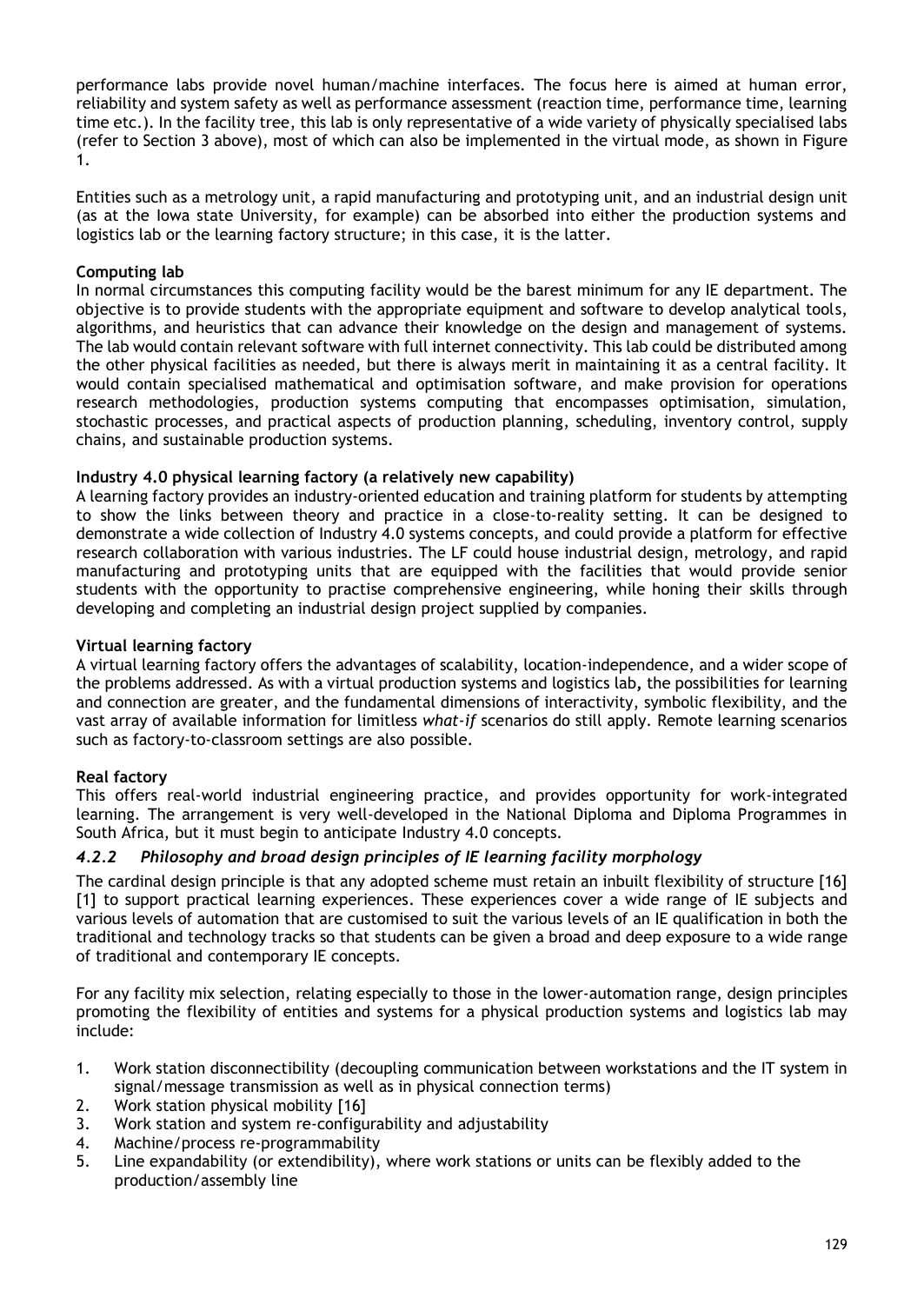This facility would consist of a shop floor area and an appropriately furnished seminar area. The flexibility in the structure would allow for future upgrading.

On the learning facility framework itself, the particular demonstrations and learning experiences that students require will dictate the specific structure of a particular facility mix that is selected. When starting off with a structure with minimal facilities, a good framework would be one that provides for progressive evolution from manual learning support systems to the usually highly automated Industry 4.0 learning factory. The morphology outlined above provides for further workstation upgrading with automation technology without disrupting the system significantly, to achieve (i) a flexible, smart, modular, and reconfigurable physical laboratory, or (ii) an automated, highly interconnected learning factory reflecting the fluid nature of Industry 4.0.

### **5 DISCUSSION**

The IE learning facility morphology proposed in this paper is a basic generic framework that is neither unique nor static. Only the extremes of the facility continuum have been presented here. Facility mix selections could be made to suit particular needs.

In interpreting the results in Section 4, it can indeed be said that the IE facility framework presents us with a backdrop against which at least some physical learning facilities in IE departments in South Africa can be analysed. The inflexible production systems labs in several institutions seem to be out of tune with the flexibility of the proposed 'road map' framework. These fixed labs are therefore likely to add to the cost of maintaining current and up-to-date facilities, since they offer little scope for upgrading. Industrial systems are continuously developing and, to strengthen IE departments' capacity to respond to changing environments in a timely and cost-effective way, flexible learning facilities are needed. That all the production systems labs in relevant South African IE departments are inflexible validates the conclusion that flexible facilities are needed. Furthermore, the clear differentiation between the traditional and the technical programmes with regard to the deployment of some physical learning facilities would be captured by the IE facility framework, which could then be used to study and understand these differences for how they may develop in Industry 4.0 environments.

This work is different from previous research in several respects. The IE facility framework itself is a novelty. Other works have looked at specific lab or LF systems in a world or universal context, in many cases with no consideration of Industry 4.0; and whereas at least one group [16] previously promoted the flexibility idea, they did this for low-automation systems.

Since it is essential for IEs, especially those in the technology stream, to master basic industrial engineering hands-on methods, manual systems and related specialised labs are included in the structure to ensure that this happens (e.g., ergonomic design and anthropometric measurements and tools: noise, illumination, luminance, temperature measuring devices, weight, force measurements, strength measurement devices; and foot pressure, work physiology, etc.). Common to most diploma programmes is the idea that students have to assemble a real product, which involves carrying out all the planning steps normally required in the workplace. In the same vein, the facility structure rightly projects adaptive cognition systems as very important because of their relevance to Industry 4.0 systems. The goal is to develop design principles and practical guidelines to foster the development of collaborative systems that support human activity in complex domains, such as adaptive automation and interfaces, human/robot interaction, interactive learning environments, and decision support systems.

The learning factory concept supports a shift from a theoretical, lecture-based concept towards more active, hands-on, and student-centred courses, and ensures that problem-based learning is integrated into industrial engineering higher education. It helps in the cultivation of highly competent industrial engineers for global manufacturing. Its offer of hands-on experience provides the opportunity and motivation for students to test ideas and experiments in an environment that is close to an industrial setting. The smart IE laboratory could similarly be designed as a realistic environment and integrated into the teaching system. For students in the traditional stream, instrumentation for research manufacturing can be manufactured in a learning factory that, supported by computing capability, can then become a platform for exploration, application, discussion, reflection, and collaboration. It could serve as an aid for creative thinking in manufacturing, and for exploring new advanced manufacturing modes and concepts.

Virtual labs provide remote access in various disciplines of science and engineering. These labs would cater to IE students at the diploma, undergraduate, and post-graduate levels, and could inspire them to conduct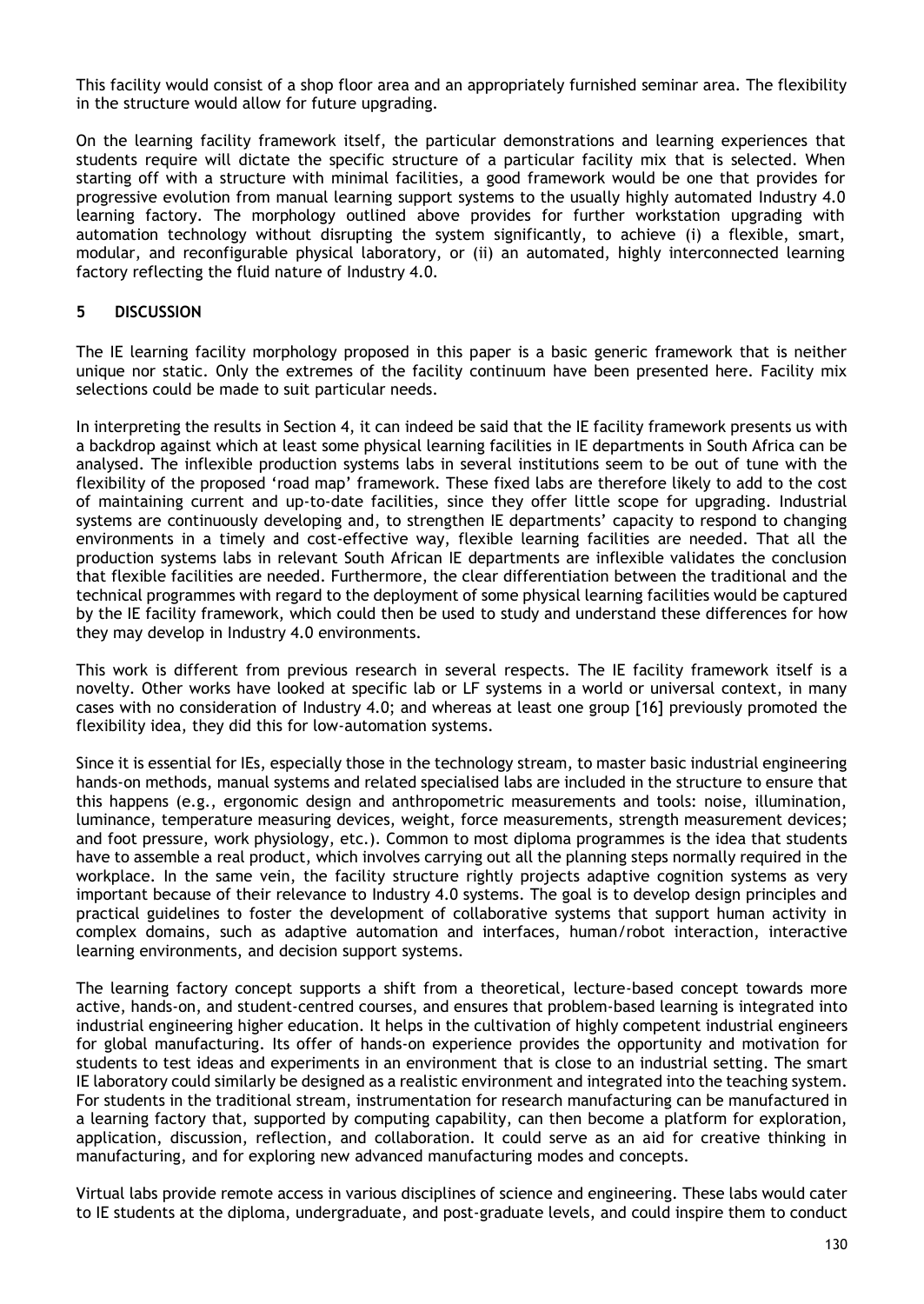experiments out of curiosity to investigate both basic and advanced concepts as part of a comprehensive connected learning system, which often must include additional web-resources such as video-lectures, animated demonstrations, and self-evaluation. They also help to reduce the cost of education and training.

A major advantage of the morphologic approach employed in this study, as a tool for describing the structure and hierarchy of IE learning facilities, is its inclusion of the relevant features, scenarios, characteristics, and potential strengths and limitations of each facility type. This projects a picture of the learning facility framework that is both holistic and generic, while at the same time permitting a particular facility type to be classified. This, then, enables a simplified analysis of the correlations between all existing options, and could certainly help in framing a strategy for the selection of a learning facility mix.

Whereas the generic nature of the facility framework might suggest an element of vagueness (i.e., a possible limitation), the seeming lack of specificity is not bad in itself, as it leaves room for customisation to suit particular needs. The framework itself provides for this modification or expansion to accommodate other models in the learning facility continuum. Likewise, the capabilities identified for each component IE facility could be expanded to cover specific situations. A strategy of progression is thus key to clarifying a path to the Industry 4.0 setting. This would seem a good response to those who have misgivings about learning factories on account of their lack of real-life company culture [6].

In operation, the user would apply the morphology tree to identify where they currently fit. They would then identify, with the help of Table 2, where they would like to be strategically (according to their purpose, strengths, and weaknesses), and then apply this as a basis for their strategic plan to develop learning facilities. This will state clearly the method of strategy implementation. Thus Table 2 is a useful framework that could be used as a platform to assess the strategic directions of an institution when looking at the different strengths and weaknesses of the various learning facilities.

# **6 CONCLUSION**

Today's industrial engineers need cross-functional skills that will enable them to understand socio-technical work systems from an integrated and holistic point of view. Only then will they be able to identify and analyse problems and system improvement potentials, which is an essential element in the systematic problem-solving process to which they must bring core competences relating to methodology, systems, and problem-solving [16].

As a way to conclude this paper, the author now revisits the original motivation: the need to develop a strategy that ensures an efficient use of scarce resources because, as the functions and research areas expand beyond the borders of traditional IE approaches, the efficient use of resources within the South African tertiary education community becomes critical. A conclusion of the creation of this framework was that a full case was made outlining the place and benefits of each component in the full complement of facilities needed in the learning support infrastructure.

The survey conducted for this research showed that frustration with rapid technological change, which tends to render new facilities outdated far sooner than expected, may have played a role in some institutions losing interest in maintaining their physical facilities, and rejecting ideas for future smart facilities because rapid technological change outdates any plans that are made for new facilities. However, the ever-growing complement of required facilities means that guidance is needed to formulate a selection strategy to meet current and future needs, as well as to define a viable path toward Industry 4.0 in education.

In this paper, a comprehensive and unified framework has been proposed as a guide for developing and implementing a holistic learning facility strategy for industrial engineering education in South Africa; and therein lies its practical significance. While all the facility types discussed, including the learning factory, are existing models, the concept of an IE learning facility framework is not, as it shows both instructors and students the complexity of the interconnection of the virtual, digital, and real worlds that works to strengthen the systems and interfacing competence of students. The structure also provides a viable and useful framework that an institution could use to develop an appropriate learning facility strategy.

Further work could include the development of a tool to link the educational strategy/ priorities of an institution to appropriate learning facility models. Future research could also focus on how to evaluate success factors in the design and implementation of smart laboratories and learning factories.